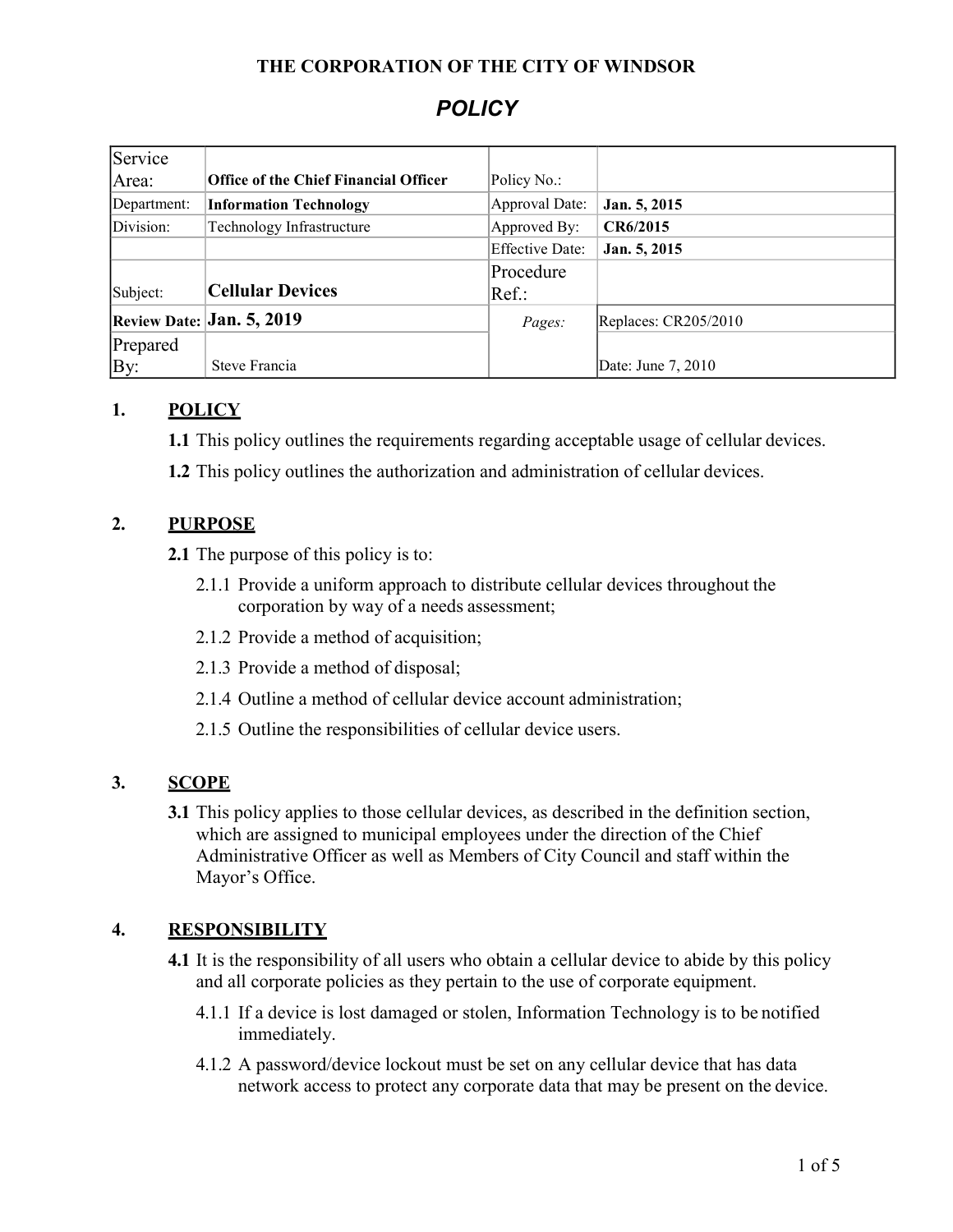- **4.2** Responsibility for approval of cellular devices and services for CLT, CAO, Mayor, City Council members and Executive Directors are as follows:
	- 4.2.1 Corporate Leadership Team (except Chief Administrative Officer), approved by CAO;
	- 4.2.2 CAO, approved by Mayor or via employment contract;
	- 4.2.3 Mayor and City Council, approved by City Council as a whole as part of the standard City Council equipment;
	- 4.2.4 Executive Directors, approved by the CLT member they report to.
- **4.3** It is the responsibility of the Executive Directors, and those to whom authority has been delegated, to ensure:
	- 4.3.1 This policy is adhered to;
	- 4.3.2 The issuance/procurement of the cellular devices and services for their staff, including extra airtime or special features; as well as the type and model of the device based on usage, environment, cost, budget and job function as outlined under needs assessment, section 6.0 of this policy;
	- 4.3.3 The acquisition of equipment conforms to the Purchasing By-law and that budget funds are available for the ongoing expense;
	- 4.3.4 Bills are reviewed on a monthly basis;
	- 4.3.5 A staff member is appointed, to act as a departmental coordinator to deal with cellular device needs;
	- 4.3.6 Any damaged, lost or stolen cellular device is replaced at the departments expense;
- **4.4** It is the responsibility of the appointed departmental coordinator to:
	- 4.4.1 Obtain departmental approvals for users requiring cellular devices;
	- 4.4.2 Provide Information Technology with all order and change requests as they pertain to Smartphone devices, Cellular modems and Tablets with SIM cards;
	- 4.4.3 Manage billing issues;
	- 4.4.4 Review current monthly service plans to determine appropriate value/plan for the services received at least once per year;
	- 4.4.5 Maintain an inventory of current users, their cellular device and the service plan, alone with cost centre account information;
	- 4.4.6 Ensure regular equipment trade-ins, upgrades or replacements occur at contract replacement points only;
	- 4.4.7 Ensure all equipment upon termination or change of duties of employees is reassigned or coordinate through Information Technology the disposal of cellular devices that contain corporate information.
- **4.5** It is the responsibility of Information Technology to work with coordinators to negotiate contract orders with vendors; and to provide procurement, installation, training and support services as required.
- **4.6** Each department has an appointed Phone Editor that keeps the corporate phone directory up to date. It is the responsibility of the departmental Phone Editors to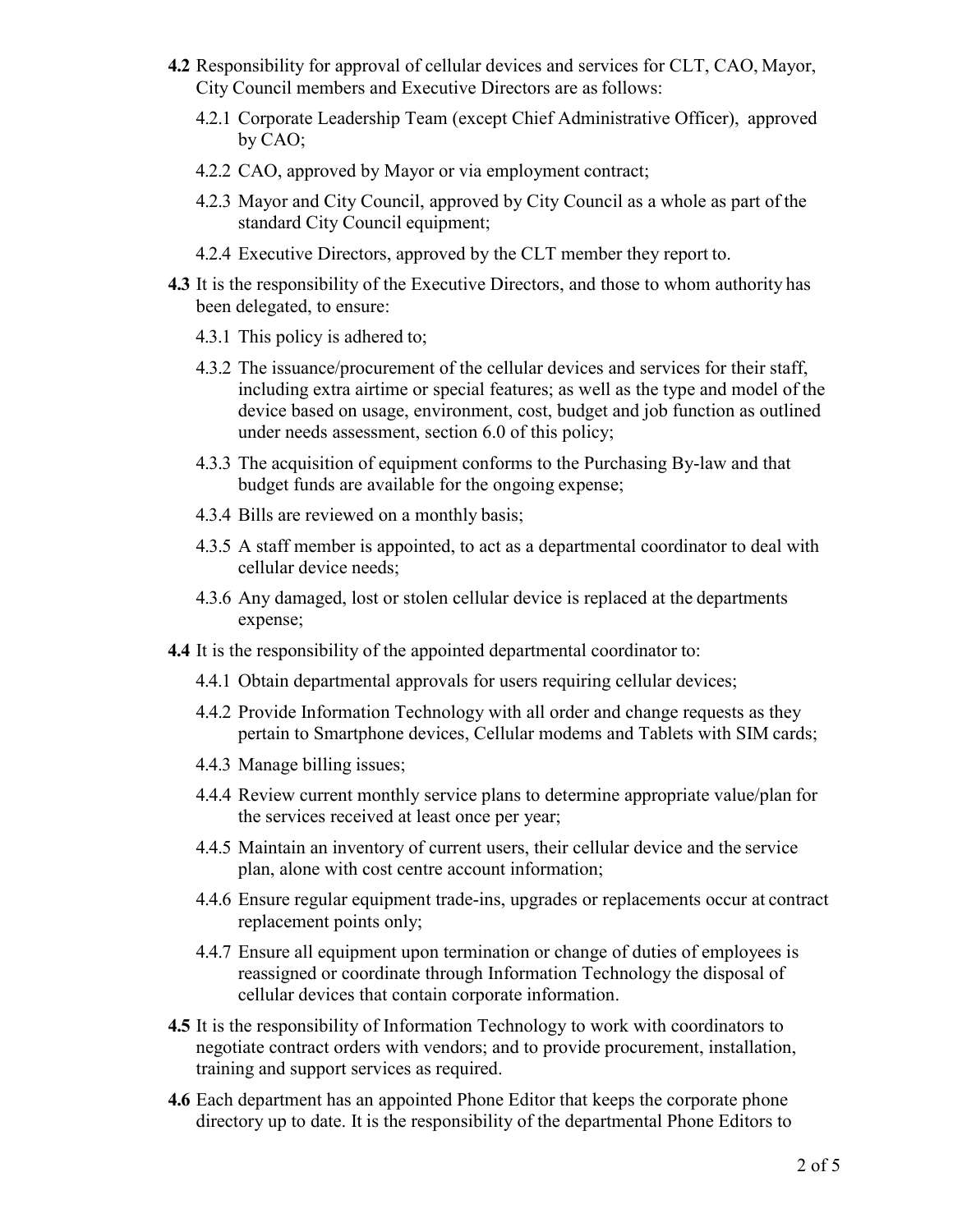ensure the cellular phone numbers are published in the City's Intranet phone directory.

**4.7** It is the responsibility of the Executive Director of Information Technology to ensure that any large fluctuations in growth are reported to the Corporate Leadership Team prior to proceeding.

## **5. GOVERNING RULES AND REGULATIONS**

#### **5.1 Definitions**

- 5.1.1 For the purpose of this policy, "cellular devices" shall mean all telecommunication devices that have monthly access fees charged by a telecommunications provider and do not require to be directly connected to a network in order to operate.
- 5.1.2 Cellular device types are defined as follows:
	- 5.1.2.1 **Cellular phones** are mobile phones that have voice communication and texting capabilities, but do not have data usage plans.
	- 5.1.2.2 **Pagers** are mobile devices that have the capability of only receiving text messages.
	- 5.1.2.3 **Cellular modems** are devices that plug into the USB port of a laptop or tablet that provides cellular data network access.
	- 5.1.2.4 **Tablets with SIM cards** are tablets with built-in functionality to access the cellular data network without requiring a cellular modem.
	- 5.1.2.5 **Smartphones** are devices with voice communication, texting, emailing and data network access, ex. Blackberry.

#### **5.2 Needs Assessment**

- 5.2.1 The issuance of cellular devices, with data usage plans, requires careful consideration due to the cost factor both initially and ongoing since these devices are roughly double the cost of a voice only cellular phone. These devices must be limited to individuals that can provide a strong justification for their use.
- 5.2.2 The issuance of cellular devices and services must be based on the job function and business needs of a position.
- 5.2.3 The level of user interaction dictates the best solution to be used.
- 5.2.4 The attached checklist is a guide of business conditions that should be considered to determine the need for a cellular device; see Guideline for Needs Assessment–Item 1.
- 5.2.5 The procurement of any unique type of device that has an associated cellular contract must be coordinated with Information Technology.

### **5.3 Acceptable Use**

5.3.1 Cellular devices are for the purpose of assisting in the performance of duties and to improve customer service. For guidance, see Acceptable Use Policy and Standards of Employee Deportment.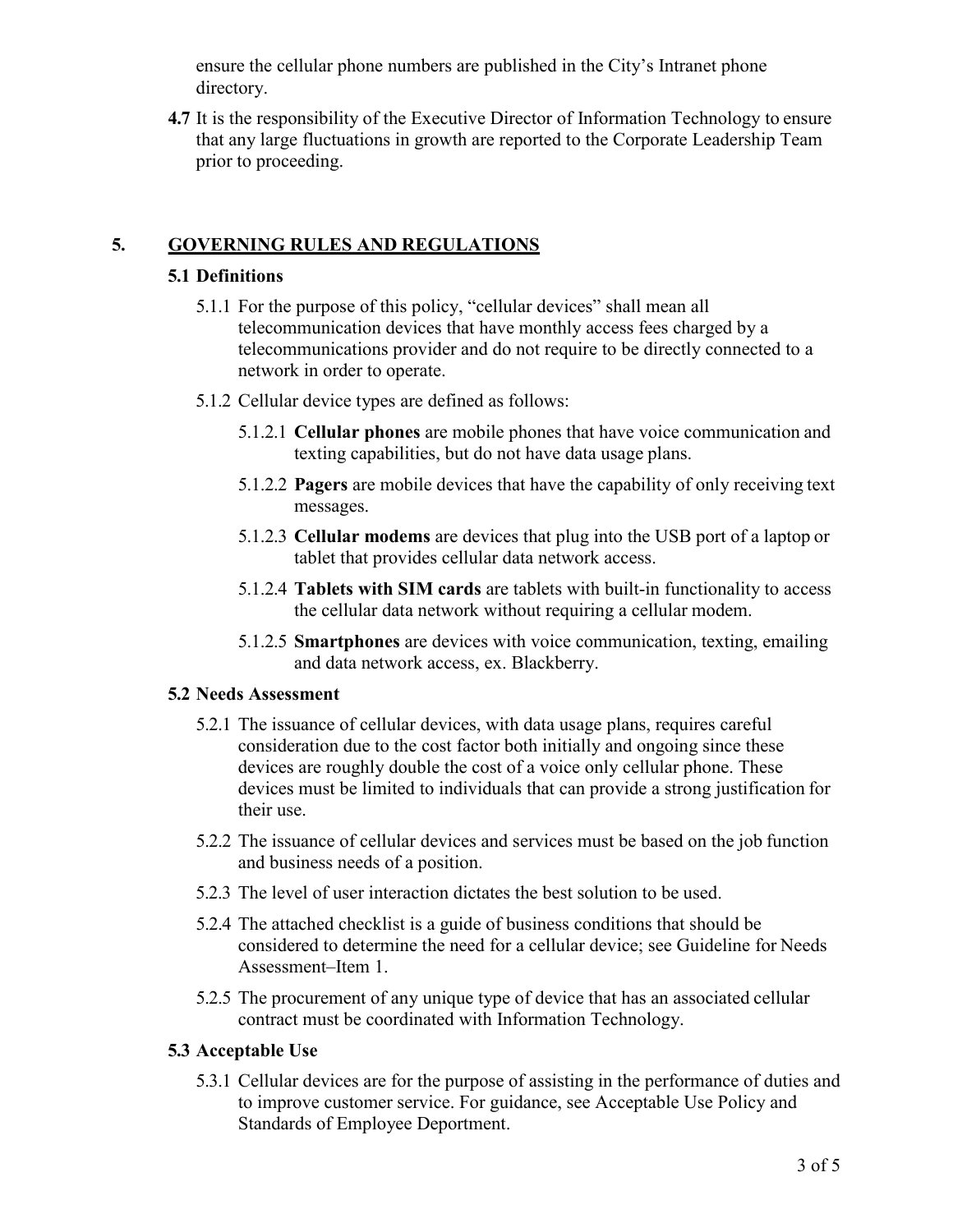- 5.3.2 Any abuse of cellular devices, or this policy, will result in privileges being revoked and may result in further discipline determined by the nature of the abuse.
- 5.3.3 It is at the Executive Director's discretion who requires a cellular device, and once this device has been approved the following may be contacted accordingly:
	- 5.3.3.1 Information Technology is to be notified by the coordinator when a new Smartphone, Cellular modem or Tablet with SIM card is approved;
	- 5.3.3.2 The Department Coordinator can directly issue a Cellular PCS phone or pager to the individual user.
- 5.3.4 Use of cellular devices while out of the local coverage area, ex. in the USA, result in significant roaming charges for both voice and data usage. Therefore, usage should be kept to a minimum.
- 5.3.5 Users shall be required to reimburse the Corporation for any personal usage including text messaging, downloading, long distance charges, applicable roaming charges and all taxes. The onus is on the user to report such usage to their service area's appointed coordinator or designate to be recovered accordingly.
- 5.3.6 Users shall be required to return the cellular device to their coordinator upon termination, change of duties, or at the request of their Department Coordinator.

#### **6. RECORDS, FORMS AND ATTACHMENTS**

- **6.1** Guideline for Needs Assessment Item 1 attached.
- **6.2** Records and forms pertaining to this policy will be managed in accordance with the City of Windsor records management practices.
- **6.3** Purchasing By-Law 93-2012.
- **6.4** Acceptable Use Policy M109/2012.
- **6.5** Standards of Employee Deportment CR479/2006.
- **6.6** Code of Conduct for Members of Council CR180/2011.